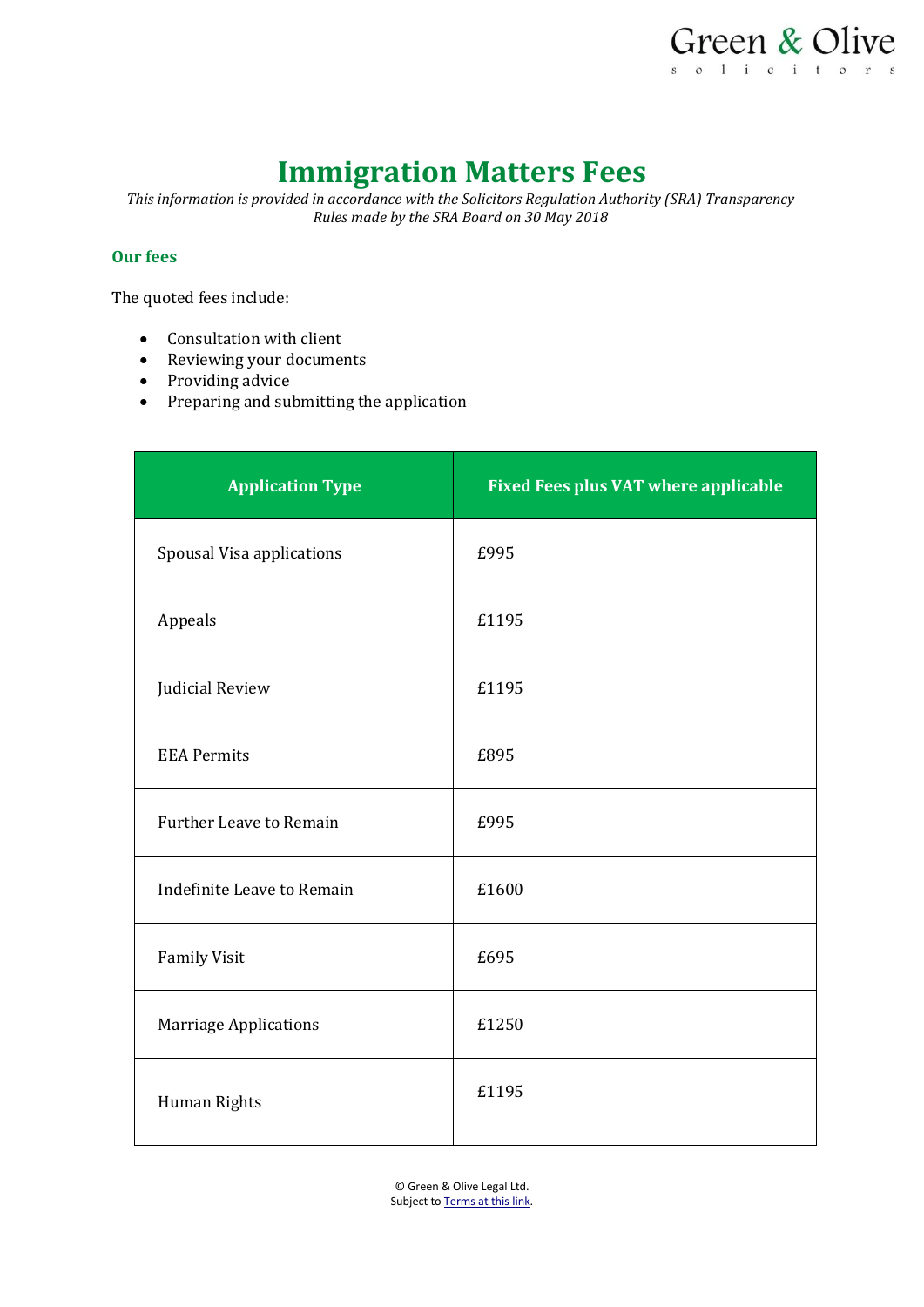# **Application fees**

Application fees are subject to change, as such please consult the up to date fees by clicking here**.** [https://www.gov.uk/government/publications/visa-regulations-revised-table/](https://www.gov.uk/government/publications/visa-regulations-revised-table/home-office-immigration-and-nationality-fees-29-march-2019) [home-office-immigration-and-nationality-fees-29-arch-2019](https://www.gov.uk/government/publications/visa-regulations-revised-table/home-office-immigration-and-nationality-fees-29-march-2019) **Additional Costs**

Please note that there will be an additional disbursement of **£22.80** on the above fees for RPM (online case management system).

Third party disbursements such as interpreters' fees, medical report fees and DNA tests fees, NHS fees are not included in the above quoted fees as they will vary depending on your requirements.

## **Our Hourly Rates**

The above fees will only be incurred in this way once we have obtained your express instructions. The costs quoted here do not include fees for work if the Home Office refuse your application and advice and assistance in relation to any appeal.

As it is not always possible to accurately know in advance what work is going to be involved, we will provide you with the best information possible about the likely cost at the beginning of the matter and at intervals while the matter proceeds.

Hourly rates will only be charged in exceptional circumstances for complex matters where a fixed fee cannot be provided.

| <b>Position</b>                          | <b>Hourly rate plus VAT</b> |
|------------------------------------------|-----------------------------|
| Partners                                 | £250.00 to $350.00 + VAT$   |
| Associate/Senior Solicitors              | $E220 + VAT$                |
| Solicitors and admitted Legal Executives | £165 to £195 + VAT          |
| <b>Trainee Solicitors and Paralegals</b> | $£120.00 + VAT$             |

### **How long will it take?**

All applications are likely to vary and of course, we can give you a more accurate estimate once we have more information about your specific case.

> © Green & Olive Legal Ltd. Subject t[o Terms at this link.](https://www.greenandolive.co.uk/terms/)